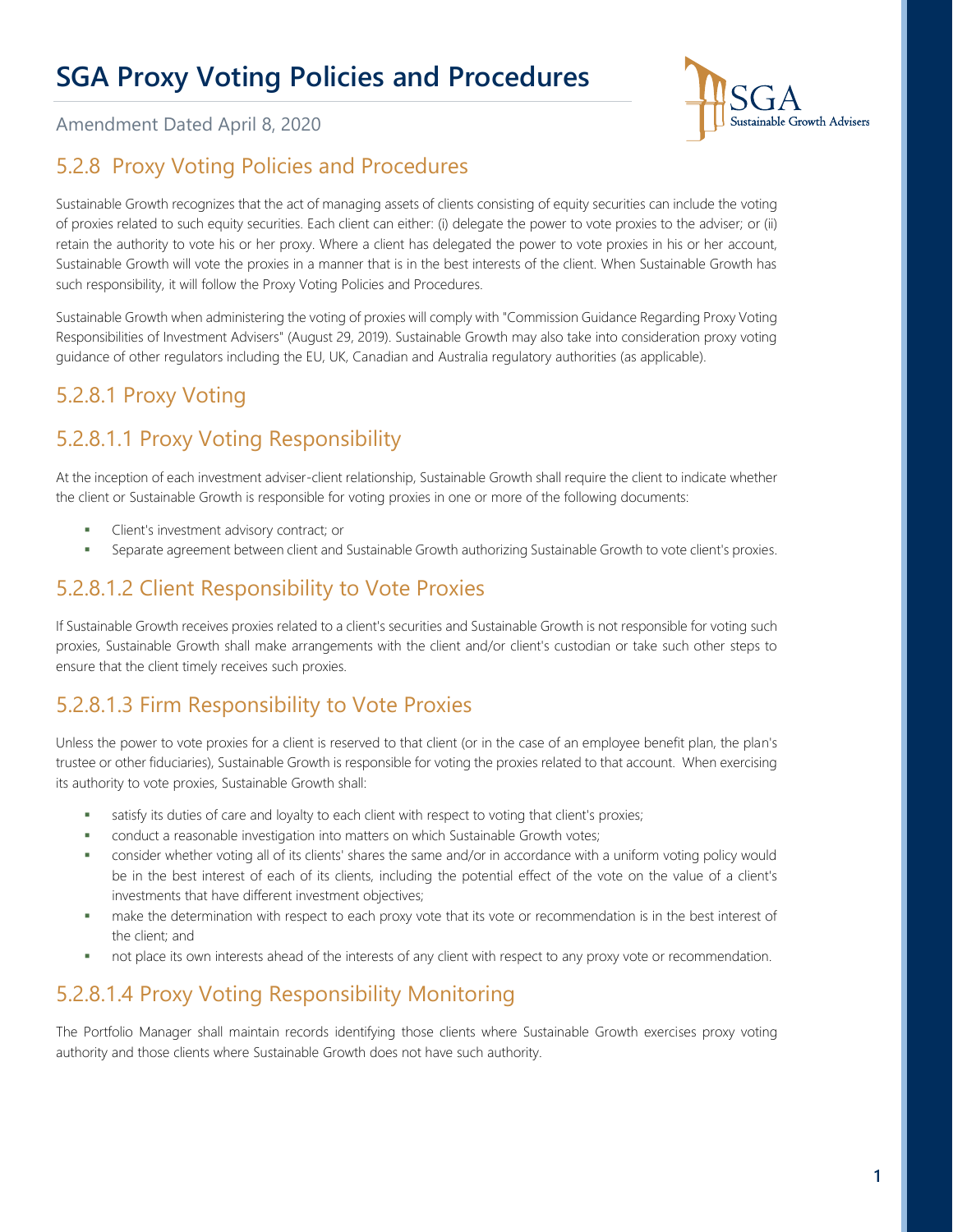#### 5.2.8.2 Retaining Third Party Proxy Advisory Firms

Sustainable Growth may retain a third-party company ("Third Party Proxy Advisory Firm") to provide it with research and recommendations with voting client proxies only after Sustainable Growth:

- Obtains and reviews the proxy voting policies and procedures of the Third Party Proxy Advisory Firm (or summaries of such policies and procedures), and finds them acceptable and in the best interests of its clients;
- Determines that the Third Party Proxy Advisory Firm has the capacity and competency to analyze proxy issues;
- Considers the following:
	- o the adequacy and quality of the Third Party Proxy Advisory Firm's staffing, personnel, and technology;
	- o how the Third Party Proxy Advisory Firm incorporates appropriate input in formulating its methodologies and construction of issuer peer groups;
	- o where relevant, how the Third Party Proxy Advisory Firm, in constructing peer groups, takes into account the unique characteristics regarding the issuer, to the extent available, such as the issuer's size; its governance structure; its industry and any particular practices unique to that industry; its history; and its financial position;
	- o the extent to which the Third Party Proxy Advisory Proxy Firm has adequately disclosed its methodologies in formulating voting recommendations;
	- o the nature of any third-party information sources that the Third Party Proxy Advisory Firm uses as a basis for its voting recommendations; and
	- o how the Third Party Proxy Advisory Firm would expect to engage with issuers and third parties;
- Obtains sufficient information from the Third Party Proxy Advisory Firm initially and on an ongoing basis to conclude that the Third Party Proxy Advisory Firm is independent and can make recommendations in an impartial manner;
- Requires the Third Party Proxy Advisory Firm to disclose any relevant facts concerning the Firm's relationships with issuers of publicly traded securities that are the subject of the proxy, such as the amount of compensation the Third Party Proxy Advisory Firm receives from such issuers;
- Obtains representations from the Third Party Proxy Advisory Firm that it faced no conflict of interest with respect to recommendations or votes and that it will promptly inform Sustainable Growth if there is a conflict of interest; and
- Obtains representations from the Third Party Proxy Advisory Firm that no member of its staff providing services to issuers of publicly traded companies play a role in the preparation of its analyses or vote on proxy issues.

### 5.2.8.2.1 Third Party Proxy Advisory Firm Advice

In the event Sustainable Growth retains a Third-Party Proxy Advisory Firm to assist it in voting proxies received from issuers, Sustainable Growth shall:

- vote proxies in a manner that is in the best interest of its clients;
- exercise its independent judgment when deciding how to vote a proxy, while taking into account recommendations from the Third-Party Proxy Advisory Firm;
- periodically review:
	- o the internal guidelines published by the Third-Party Proxy Advisory Firm to ensure the firm is following its guidelines, including how such firm addresses conflicts of interest;
	- o reports prepared by the Third-Party Proxy Advisory Firm for accuracy;
	- o the Third-Party Proxy Advisory Firm's efforts to correct any identified material deficiencies in the Third-Party Proxy Advisory Firm's analysis;
- periodically review the Third Party Proxy Advisory Firm's disclosure to Sustainable Growth regarding the sources of information and methodologies used in formulating voting recommendations or executing voting instructions;
- request the Third Party Proxy Advisory Firm to notify Sustainable Growth regarding business changes it considers relevant (e.g., with respect to the Third Party Proxy Advisory Firm's capacity and competency to provide independent proxy voting advice or carry out voting instructions);
- inquire whether the Third Party Proxy Advisory Firm appropriately updates its methodologies, guidelines, and voting recommendations on an ongoing basis, including in response to feedback from issuers and their shareholders; and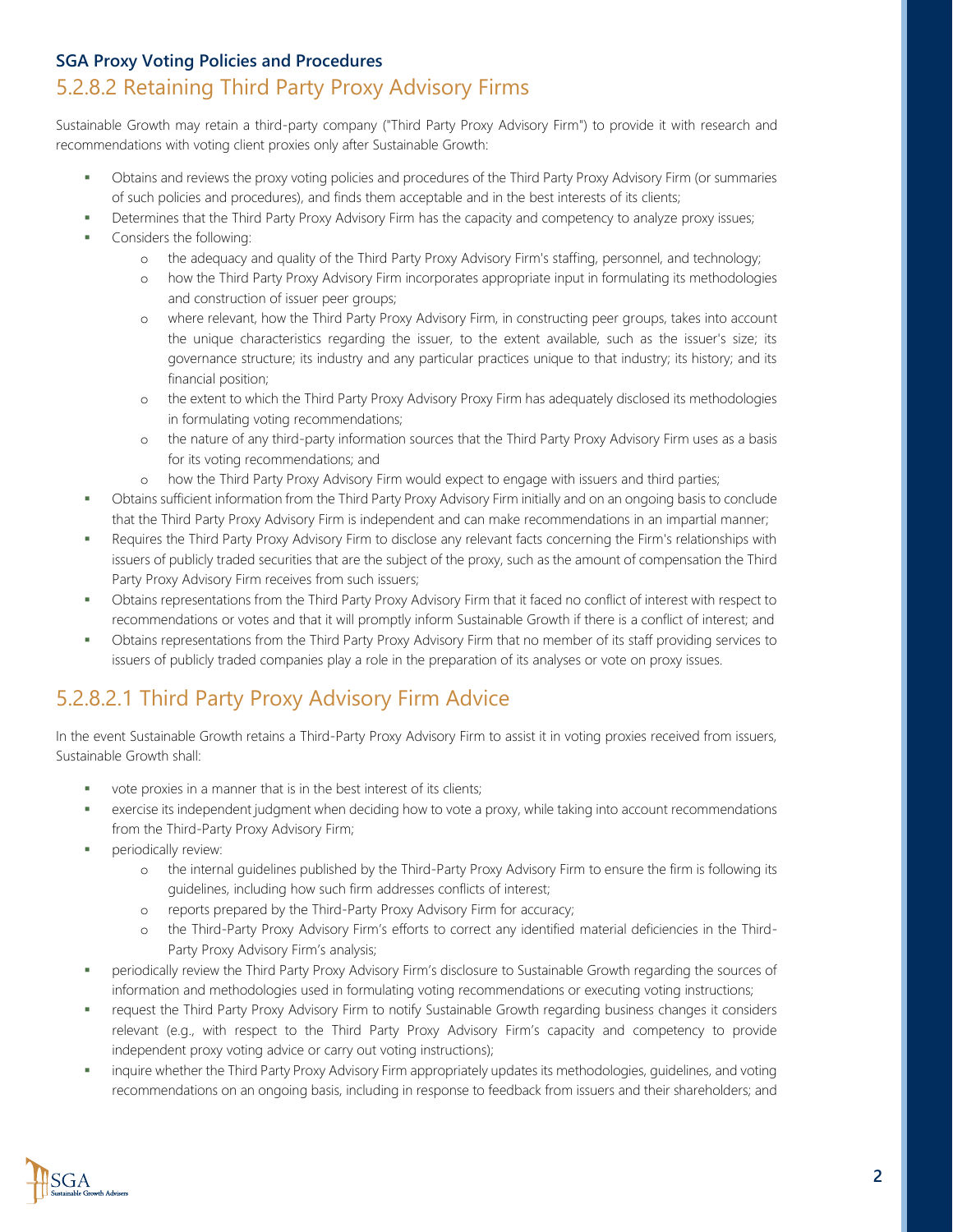periodically review how Sustainable Growth has voted client proxies and compare to the recommendations of the Third-Party Proxy Advisory Firm and, if applicable, investigate high correlations between its votes and Third Party Proxy Advisory Firm recommendations (which may suggest "rote" reliance on proxy advisory firms).

### 5.2.8.3 Proxy Voting Guidelines

Sustainable Growth shall vote proxies related to securities held by any client in a manner solely in the best interests of the client. Sustainable Growth shall consider only those factors that relate to the client's investment, including how its vote will economically impact and affect the value of the client's investment. Proxy votes will be cast in favor of proposals that maintain or strengthen the shared interests of shareholders and management, increase shareholder value, and maintain or increase the rights of shareholders. Proxy votes will be cast against proposals having the opposite effect. In voting on each and every issue, Sustainable Growth shall vote in a prudent and diligent fashion and only after a careful evaluation of the issue presented on the ballot.

Prior to electing to follow any specific guidelines, Sustainable Growth will:

- Determine the impact of following such guidelines on all clients, including whether the guidelines would be more appropriate for one group of clients and not for others;
- Identify any direct or indirect benefits that might flow to Sustainable Growth as a result of choosing one guideline over other guidelines;
- Address any conflicts of interest raised by the selection of such guidelines by following the Proxy Voting Conflicts of Interest section of these Procedures; and
- Refrain from using such guidelines if it provides an advantage to one group of clients while disadvantaging or otherwise not being in the best interest of any of the remaining clients.

Sustainable Growth has adopted the following specific voting guidelines:

#### 5.2.8.3.1 Corporate Governance

Unless exceptional circumstances exist, Sustainable Growth will vote against proposals that make it more difficult to replace Board members, including proposals to:

- Stagger the Board
- Overweight management on the Board
- Introduce cumulative voting
- Introduce unequal voting rights
- Create super majority voting
- Establish pre-emptive rights

#### 5.2.8.3.2 Takeovers

Sustainable Growth will vote against proposals that make it more difficult for a company to be taken over by outsiders, and in favor of proposals that attempt to do the opposite.

#### 5.2.8.3.3 Capital Structure

Sustainable Growth will vote against proposals to move the company to another jurisdiction less favorable to shareholders' interests, or to restructure classes of stock in such a way as to benefit one class of shareholders at the expense of another, such as dual classes (A and B shares) of stock.

#### 5.2.8.3.4 Outside Directors

Sustainable Growth will vote against any proposal to allow the Chief Executive Officer of a company to appoint outside directors, and in favor of any proposal to eliminate this ability.

#### 5.2.8.3.5 Social & Environmental Considerations